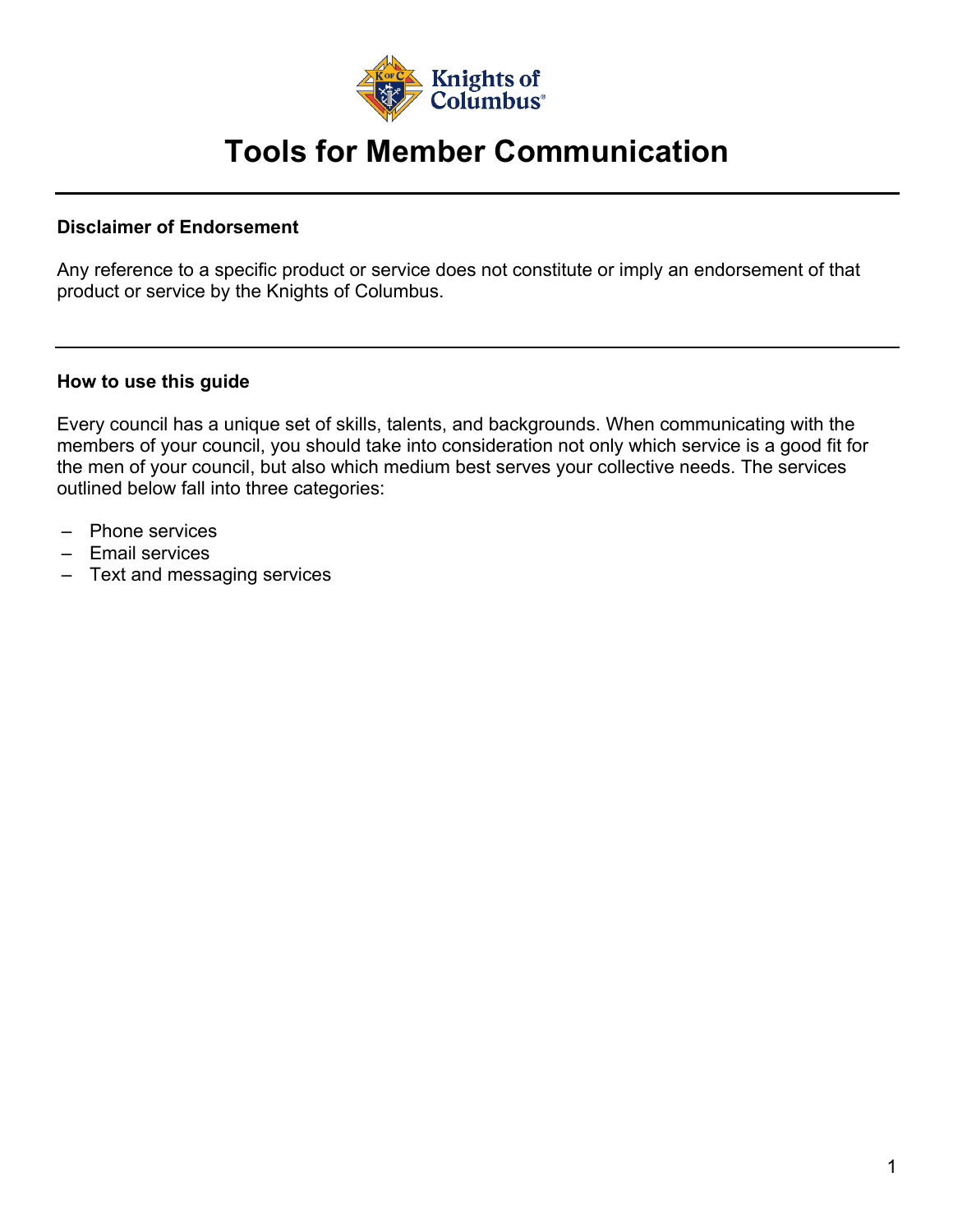### Phone Comparison

These platforms and solutions are most fitted to councils that prefer to broadcast one-way telephone announcements to their membership.

| <b>Platform</b>                   | <b>DialMyCalls</b><br><b>DialMyCalls</b>                                                                         | <b>Manual Phone</b><br><b>Tree</b>                                                        | Flocknote                                                                                                 |
|-----------------------------------|------------------------------------------------------------------------------------------------------------------|-------------------------------------------------------------------------------------------|-----------------------------------------------------------------------------------------------------------|
| <b>Medium</b>                     | Phone & Email                                                                                                    | Phone calls                                                                               | Phone, Texting,<br>and Email                                                                              |
| <b>Pricing</b>                    | One-way<br>phone/text<br>announcement<br>via email for<br>free, otherwise<br>$$6.74+$ /month<br>after free trial | Free                                                                                      | Free for under 40<br>members,<br>\$7+/month with<br>unlimited email &<br>text, otherwise +<br>\$0.09/call |
| <b>Engagement</b><br><b>Stats</b> | Yes                                                                                                              | <b>No</b>                                                                                 | Yes                                                                                                       |
| <b>Difficulty</b>                 | Moderate $-1+$<br>persons should<br>know the<br>system well                                                      | Mixed - No tech<br>experience<br>neded, but<br>requires<br>involvement of<br>many members | Minimal - system<br>is intuitive and<br>requires little<br>experience.                                    |
| <b>Conversations</b>              | <b>No</b>                                                                                                        | Yes (1 on 1)                                                                              | Yes (group)                                                                                               |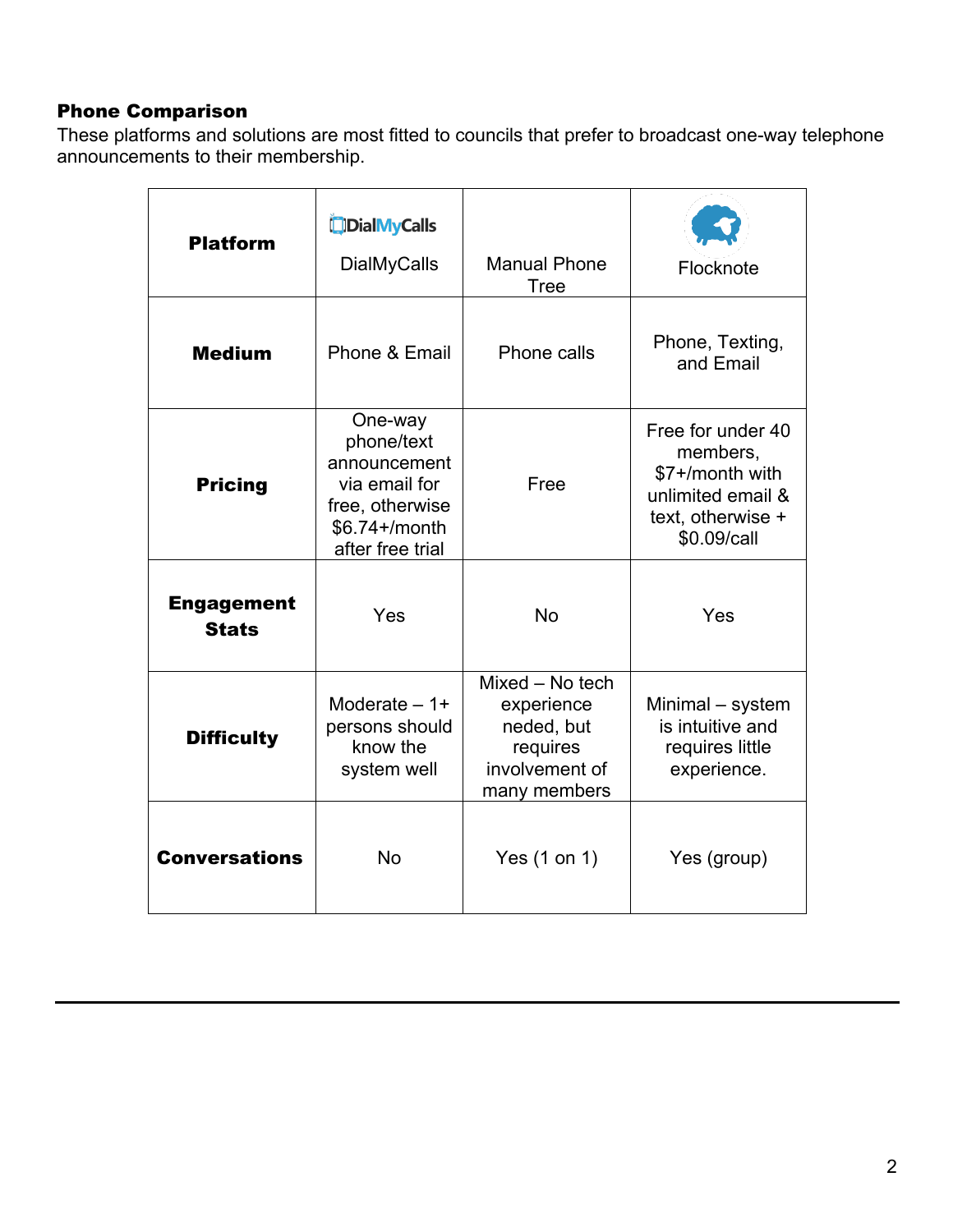# **Dial My Calls**

- 1. Visit https://www.dialmycalls.com
- 2. Click box on right side to start a free trial
- 3. Enter name and email address
- 4. Enter further account information
- 5. Click the blue button on the top center of the page "Click Now to Create Your First Broadcast"
- 6. Click "Voice" and then Click "Next"
- 7. Upload your contacts in 1 of 3 ways, manually add, quick add, or upload a spreadsheet
- 8. See our "Officers Online Rosters/Data Download" tutorial for more information on getting a spreadsheet roster of your council membership
- 9. After adding contacts, select all or some of your contacts to send the broadcast too. Then click next.
- 10.To maintain your free service, click "Push To Opt-Out" this will allow your members to opt out of calls, but is free. For other call options, read about and select those.
- 11.Once your call option is selected, click next.
- 12.Add your caller ID that members will see when you call, "Grand Knight Smith" etc., and hit next.
- 13.You will then need to enter your phone number. Dial My Call will call that number to verify that you put in a valid caller ID name.
- 14.Answer the call and collect the four-digit verification
- 15.Enter the four-digit verification into the computer.
- 16.You can then hit next.
- 17.Add a recording. This is the message you will send to your council. Click Add recording
- 18.Dial My Call will call you to record the message
- 19.Answer the call and record the message. Follow the prompts. You will hang up when prompted after recording the message and it will be saved to your computer.
- 20.Select your recording and hit next.
- 21.Select when you would like to send this voice broadcast and hit next.
- 22.Review your broadcast and click "Send Broadcast Now" at the bottom of the screen.
- 23.Watch this 12-minute video on how to create your first broadcast https://youtu.be/0\_YMhC4RKGo

Privacy Information: https://www.dialmycalls.com/privacypolicy

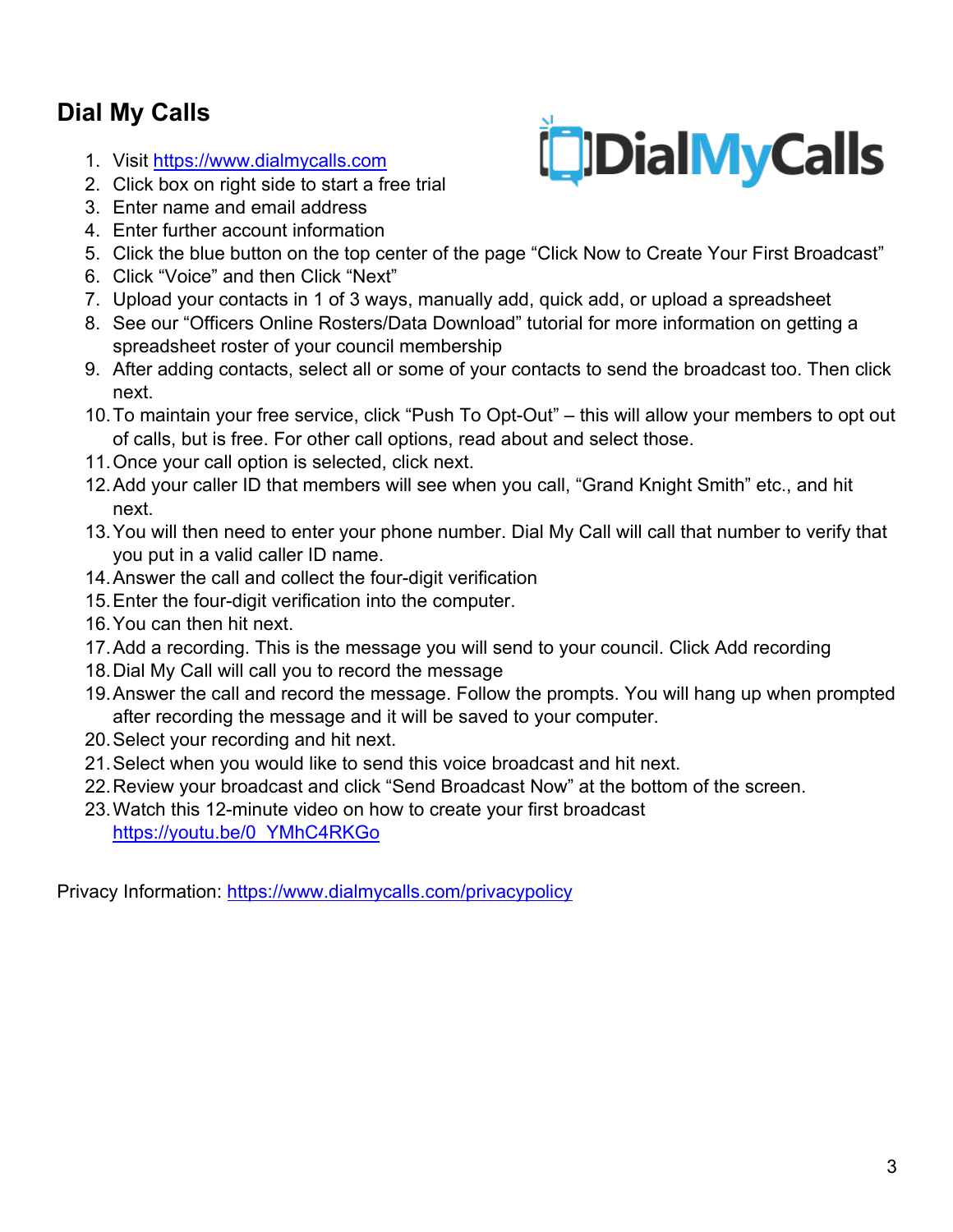### **Manual Phone Tree**

#### **Sample:**

\*Note: More layers will need to be added for larger councils, but use this general template:



For example, larger councils can utilize program directors, guards, and all other official positions, as well as member volunteers – to ensure that every member of the council is reached in a timely manner not burdensome to the volunteer force of the councils.

A spreadsheet of call summaries should be kept: Who was called, when, and what the member might need. The spreadsheet should be reported to the GK at the end of the call tree.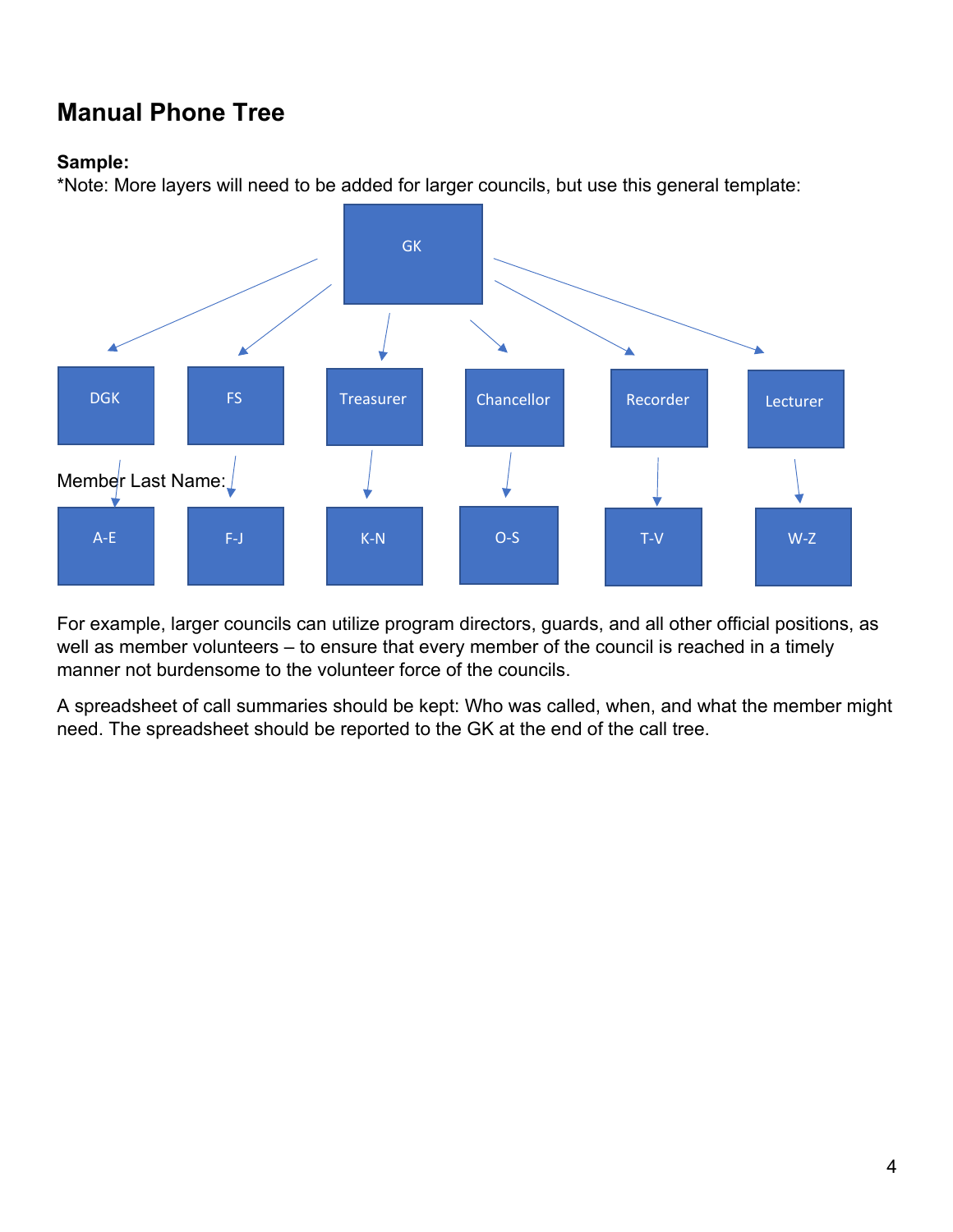## **Flocknote (starts at \$7 / month)**

Features include: unlimited texting, email, and automated phone calls (\$0.09 per call)

#### **If your parish has a flocknote account:**

- 1. Consult with your pastor and ask if your parish has a flocknote account
- 2. With you pastor's permission, your parish office can create a "group" for your Knights of Columbus council and give you access to messaging your members



- a. This is a great opportunity to collaborate with your pastor, and will allow the parish and the KofC council to remain on the same page and coordinate activities for the parish
- 3. Once you are made an admin on your parish account, you can enter the email addresses to invite your membership to create flocknote accounts and to join your group
- 4. Then, from your computer, you can draft and send emails and text messages to your membership

NOTE: depending on the size of your council, you may increase the monthly payments your parish makes for the service. In this case, please ensure the council is prepared to provide those additional funds to the parish to cover the subscription.

### **If your parish does not have a flocknote account and your council is under 40 members:**

- 1. Visit https://flocknote.com/pricing
- 2. Click "Learn more and get started FREE" if your council is under 40 members
- 3. Click "Start a Flocknote network for your church or ministry now"
- 4. Click "My church isn't on Flocknote yet"
- 5. Click "Sweet let's go!"
- 6. Enter your name, email address, cell phone, and create a password
- 7. Check your cell phone for the verification code that was texted to you and enter that 4-digit code
- 8. Then enter your Council Name, Council website (not Church), denomination Catholic, and zip code
- 9. Adjust your custom flowcknote URL if you wish and hit "Let's Go"
- 10.You are now on your flocknote main page scroll down to "Welcome to Flocknote!"
- 11.Here, you can add members, or import your contact list
- 12.It will be much easier to upload a spreadsheet of your member roster as opposed to adding members individually
- 13.See our "Officers Online Rosters/Data Download" tutorial for more information on getting a spreadsheet roster of your council membership
- 14.Here is a 10 minute video on how to send emails and text messages to your council membership: https://vimeo.com/281701808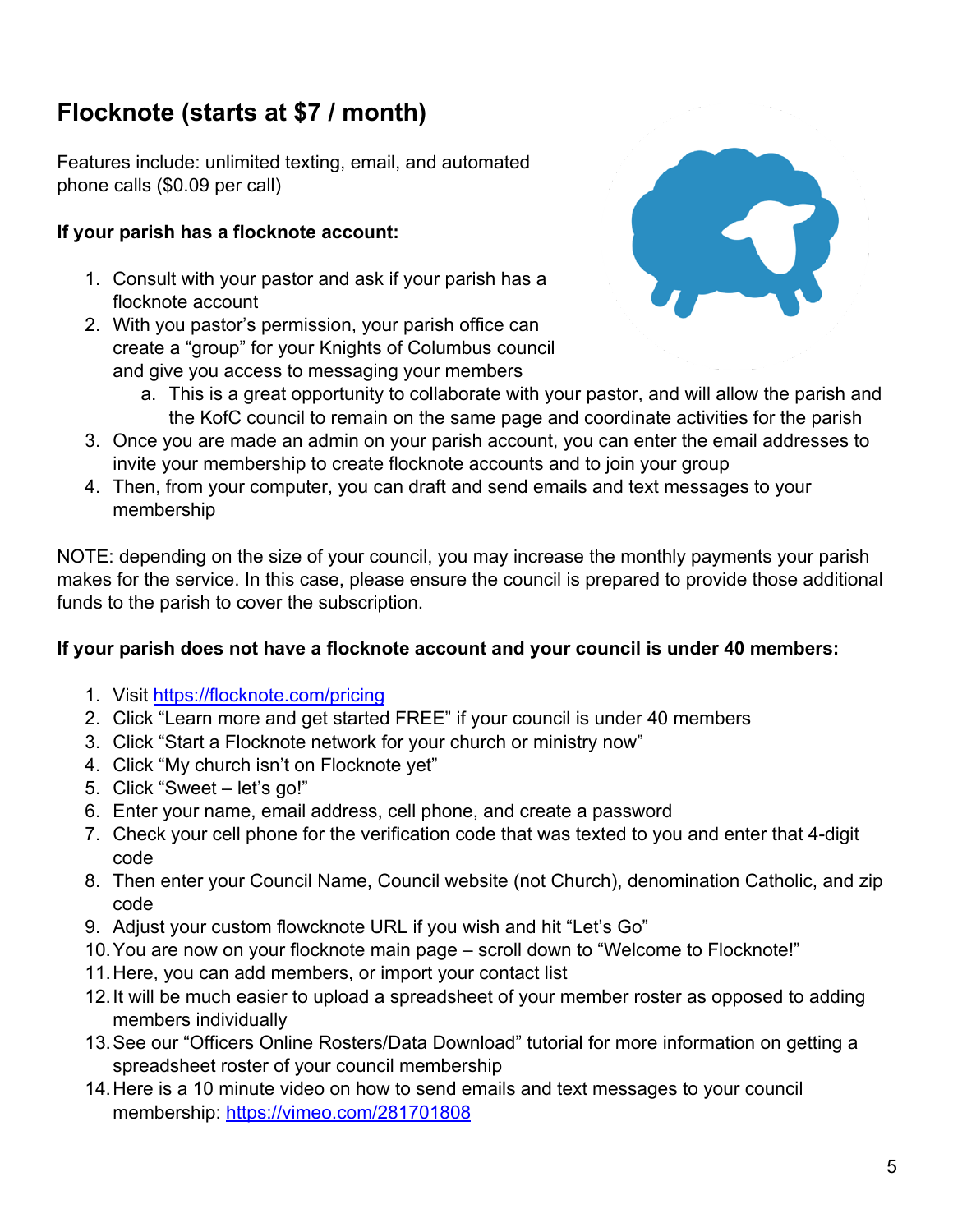15.For any other questions, utilize the blue circle with the question mark at the bottom left hand of the screen

#### **If your parish does not have a flocknote account and your council is over 40 members:**

- 1. https://flocknote.com/pricing
- 2. Click "View pricing for over 40 members" if your council is over 40 members (you will be billed later based on the number of members you have)
- 3. Click "Start a Flocknote network for your church or ministry now"
- 4. Click "My church isn't on Flocknote yet"
- 5. Click "Sweet let's go!"
- 6. Enter your name, email address, cell phone, and create a password
- 7. Check your cell phone for the verification code that was texted to you and enter that 4-digit code
- 8. Then enter your Council Name, Council website (not Church), denomination Catholic, and zip code
- 9. Adjust your custom flowcknote URL if you wish and hit "Let's Go"
- 10.You are now on your flocknote main page scroll down to "Welcome to Flocknote!"
- 11.Here, you can add members, or import your contact list
- 12.It will be much easier to upload a spreadsheet of your member roster as opposed to adding members individually
- 13.See our "Officers Online Rosters/Data Download" tutorial for more information on getting a spreadsheet roster of your council membership
- 14.Here is a 10 minute video on how to send emails and text messages to your council membership: https://vimeo.com/281701808
- 15.For any other questions, utilize the blue circle with the question mark at the bottom left hand of the screen

Privacy Information: https://flocknote.com/privacy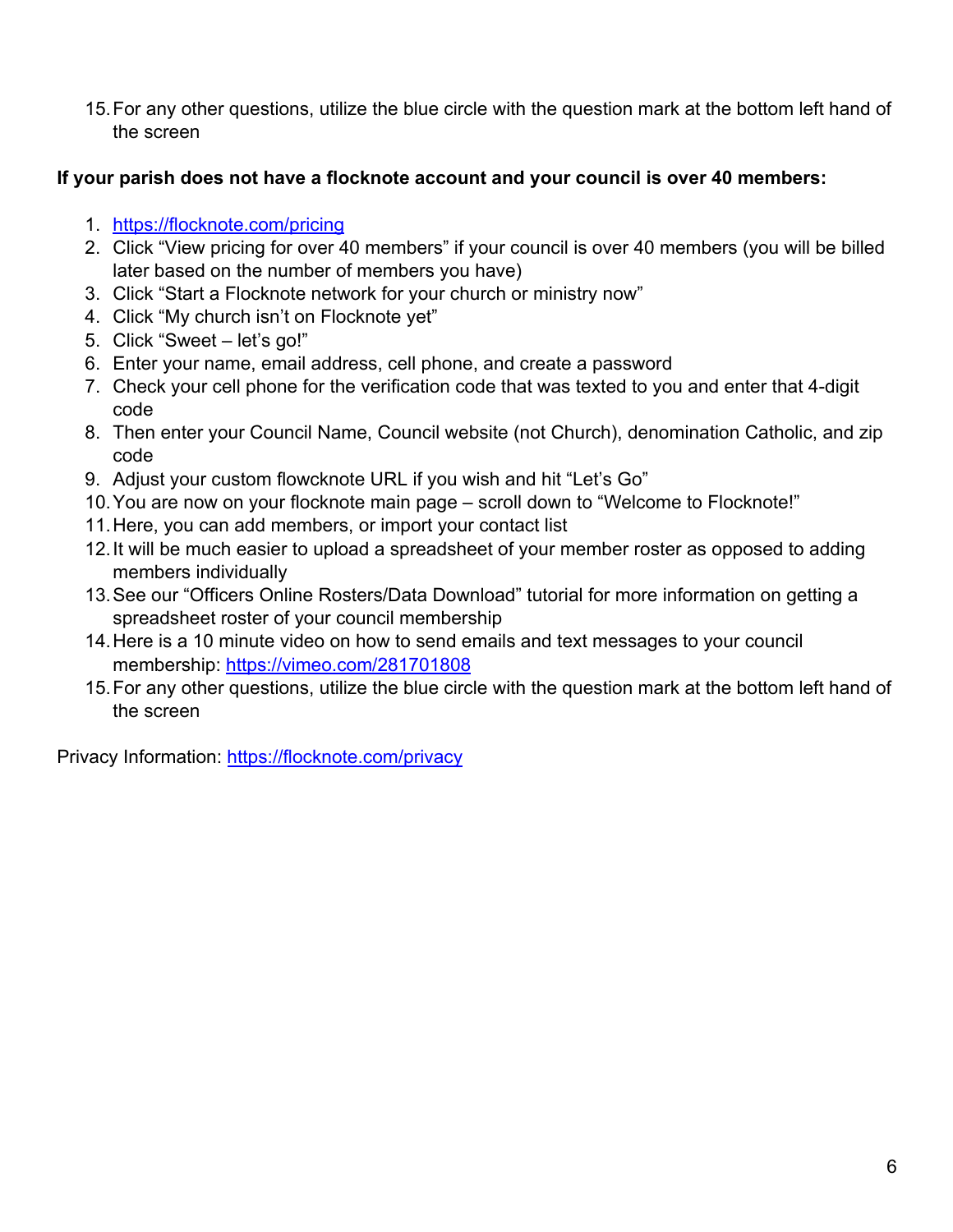### Email Comparison

These platforms and solutions are most fitted to councils that prefer to send updates, newsletters, and announcements via email in a mostly one-way fashion

| <b>Platform</b>                   | [DialMyCalls<br><b>DialMyCalls</b><br>(see above)                                                                 | Flocknote<br>(see above)                                                                                  | mailchimp<br>Mailchimp                                                                                    | Constant<br><b>Contact</b><br><b>Constant Contact</b>                                                                                                           |
|-----------------------------------|-------------------------------------------------------------------------------------------------------------------|-----------------------------------------------------------------------------------------------------------|-----------------------------------------------------------------------------------------------------------|-----------------------------------------------------------------------------------------------------------------------------------------------------------------|
| <b>Medium</b>                     | Email & phone                                                                                                     | Email, phone, &<br>texting                                                                                | Email                                                                                                     | Email                                                                                                                                                           |
| <b>Pricing</b>                    | One-way<br>phone/text<br>announcemen<br>t via email for<br>free, otherwise<br>$$6.74+$ /month<br>after free trial | Free for under 40<br>members,<br>\$7+/month with<br>unlimited email &<br>text, otherwise +<br>\$0.09/call | Free plan includes<br>up to 2000<br>contacts, with<br>one"audience."<br>Other plans start<br>at \$9/month | Email – begins at<br>\$20/month<br>Email Plus-<br>begins at<br>\$45/month<br>Price based on the<br>number of<br>contacts<br>(See below for<br>more information) |
| <b>Engagement</b><br><b>Stats</b> | Yes                                                                                                               | Yes                                                                                                       | Yes                                                                                                       | Yes                                                                                                                                                             |
| <b>Difficulty</b>                 | Moderate $-1+$<br>persons<br>should know<br>the system<br>well                                                    | Minimal - system<br>is intuitive and<br>requires little<br>experience.                                    | Moderate $-1+$<br>persons should<br>know the system<br>well                                               | Moderate $-1+$<br>persons should<br>know the system<br>well                                                                                                     |
| <b>Conversations</b>              | No                                                                                                                | Yes (group)                                                                                               | No                                                                                                        | Yes                                                                                                                                                             |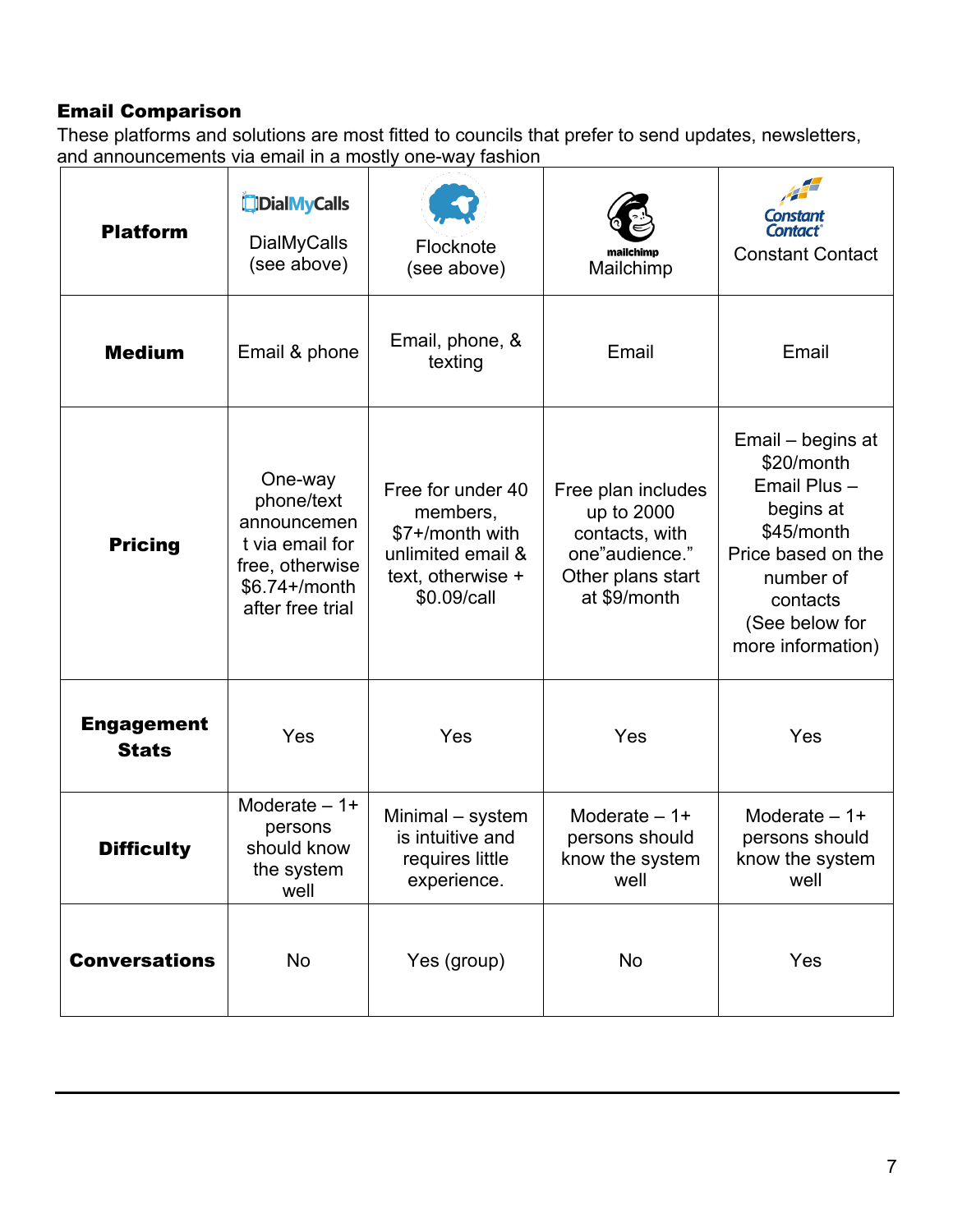## **MailChimp**

- 1. Visit https://mailchimp.com/
- 2. Click "Pick a Plan"
	- a. Free
	- b. Essentials (\$9.99/month)
	- c. Standard (\$14.99/month)
- 3. If looking for simple Email to all members Free is fine
- 4. If you want templates, more groups (officers, etc) look at some of the other plans.
- 5. Click "Select" or "Get Started"
- 6. Sign in with Email, username, and password.
- 7. Information ahout how to send your first email can be found here: https://www.youtube.com/watch?v=t-aCXVlHQUI

Mailchimp's privacy policy:

https://mailchimp.com/legal/privacy/?\_ga=2.202915985.1661855131.1610392627-1668374862.1610139337

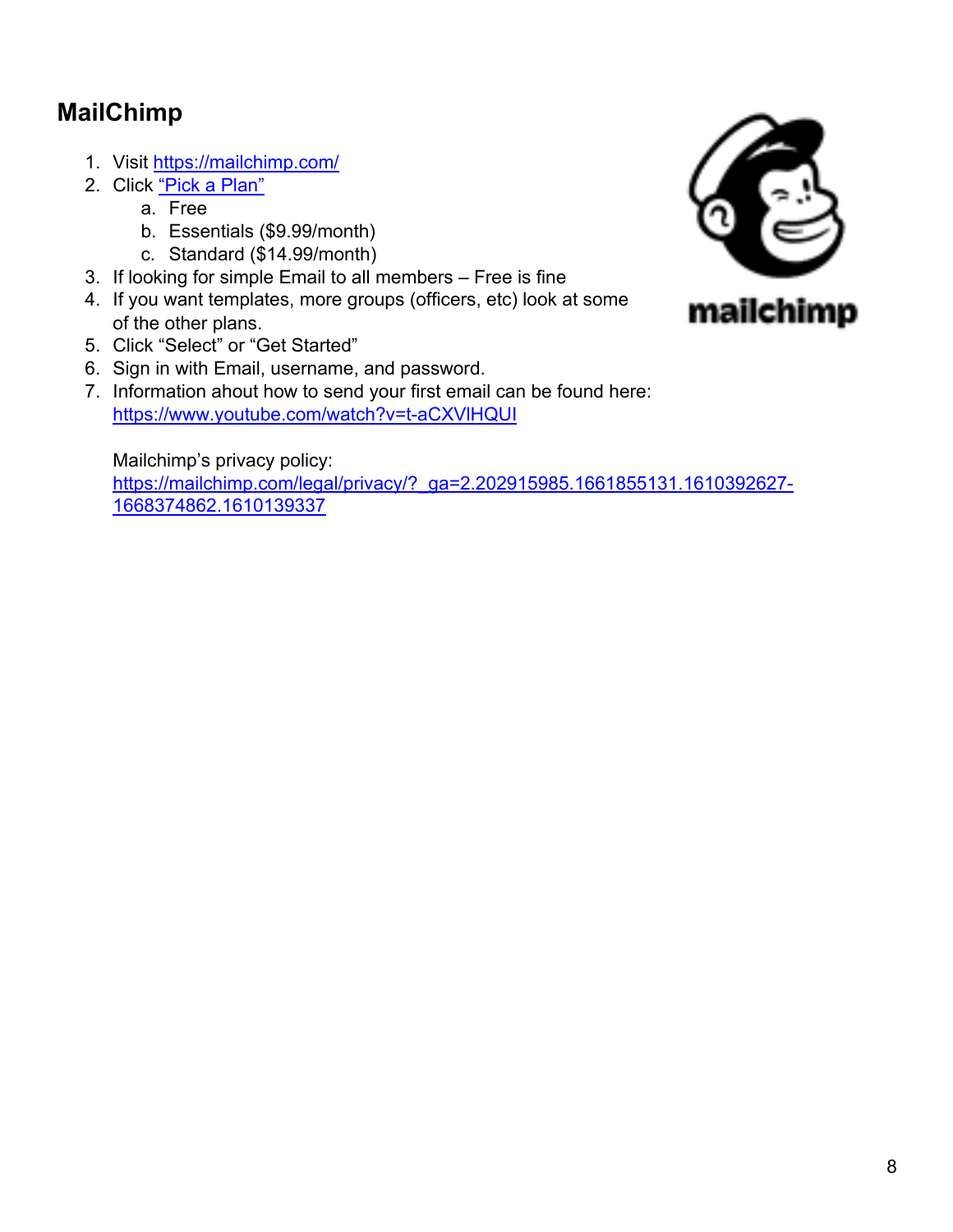### **Constant Contact**

- 1. Visit https://constantcontact.com
- 2. Click Pricing
	- a. Email begins at \$20/month
	- b. Email Plus begins at \$45/month
	- c. Price based on the number of contacts
- 3. If looking for simple Email tool "Email" plan will be sufficient
- 4. If looking for more function polls, surveys "Email Plus" plan is the choice
- 5. Comes with full Knowledge and support base:
	- a. How to Create an Email https://knowledgebase.constantcontact.com/tutorials/KnowledgeBase/6457-create-andsend-an-email-in-the-next-generation-editor-video?lang=en\_US
	- b. How to Add Contacts to your account: https://knowledgebase.constantcontact.com/guides/KnowledgeBase/6854-add-yourcontacts-guide?q=Add%20Contacts&pnx=1&lang=en\_US
- **6. Mention that the Knights of Columbus recommended you for \$75 credit** a. https://www.constantcontact.com/refer-a-friend?ic=clm\_cus\_raf\_referralcustomer
- 7. Constant Contact has a poll feature where you can embed simple polls into emails. If you purchase Constant Contact, you will not need to utilize the other tools for voting – Google Hangout and Survey Monkey – that were previously mentioned

Privacy Information: https://knowledgebase.constantcontact.com/articles/KnowledgeBase/5536 constant-contact-privacy-policies-for-protecting-customers?lang=en\_US

https://www.endurance.com/privacy/privacy?\_ga=2.177740454.2032726809.1585687717-830370967.1581113049

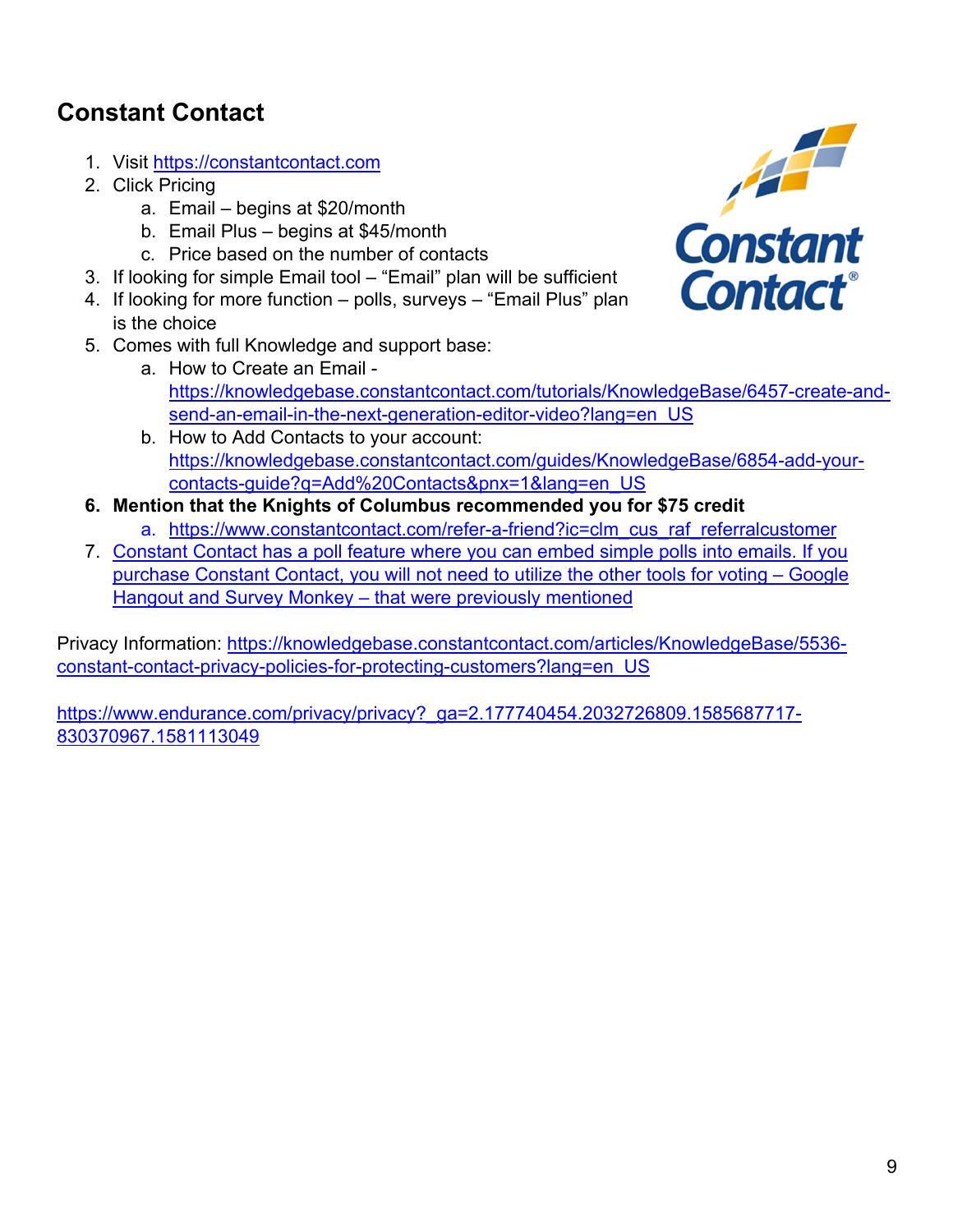#### Messaging Comparison

These platforms and solutions best fit, but are not limited to, councils with smartphones, and members who prefer quick two-way communication.

| <b>Platform</b>                             | Flocknote<br>(see above)                                                                                  | Whatsapp                              | groupme<br>Groupme                 | <b>Slack</b>                                                           |
|---------------------------------------------|-----------------------------------------------------------------------------------------------------------|---------------------------------------|------------------------------------|------------------------------------------------------------------------|
| <b>Medium</b>                               | Email, phone, &<br>texting                                                                                | Group<br>messaging/texting            | Group<br>messaging/texting         | Group messaging                                                        |
| <b>Pricing</b>                              | Free for under 40<br>members,<br>\$7+/month with<br>unlimited email &<br>text, otherwise +<br>\$0.09/call | Free                                  | Free                               | Free for up to ten<br>members, other<br>plans start at<br>\$6.67/month |
| <b>SMS</b><br><b>Compatible</b>             | Yes                                                                                                       | Yes                                   | Yes                                | <b>No</b>                                                              |
| <b>Desktop &amp;</b><br><b>Web Options?</b> | Yes                                                                                                       | Yes                                   | Yes                                | Yes                                                                    |
| <b>Separate App</b><br><b>Necessary</b>     | <b>No</b>                                                                                                 | No (but available)                    | No (but available)                 | Yes                                                                    |
| <b>Engagement</b><br><b>Stats</b>           | Yes                                                                                                       | <b>No</b>                             | No (reaction<br>options available) | No (reaction<br>options available)                                     |
| <b>Difficulty</b>                           | Minimal                                                                                                   | Minimal                               | Minimal                            | Moderate                                                               |
| <b>Conversations</b>                        | Yes (group)                                                                                               | Yes (Admin-only<br>options available) | Yes                                | Yes                                                                    |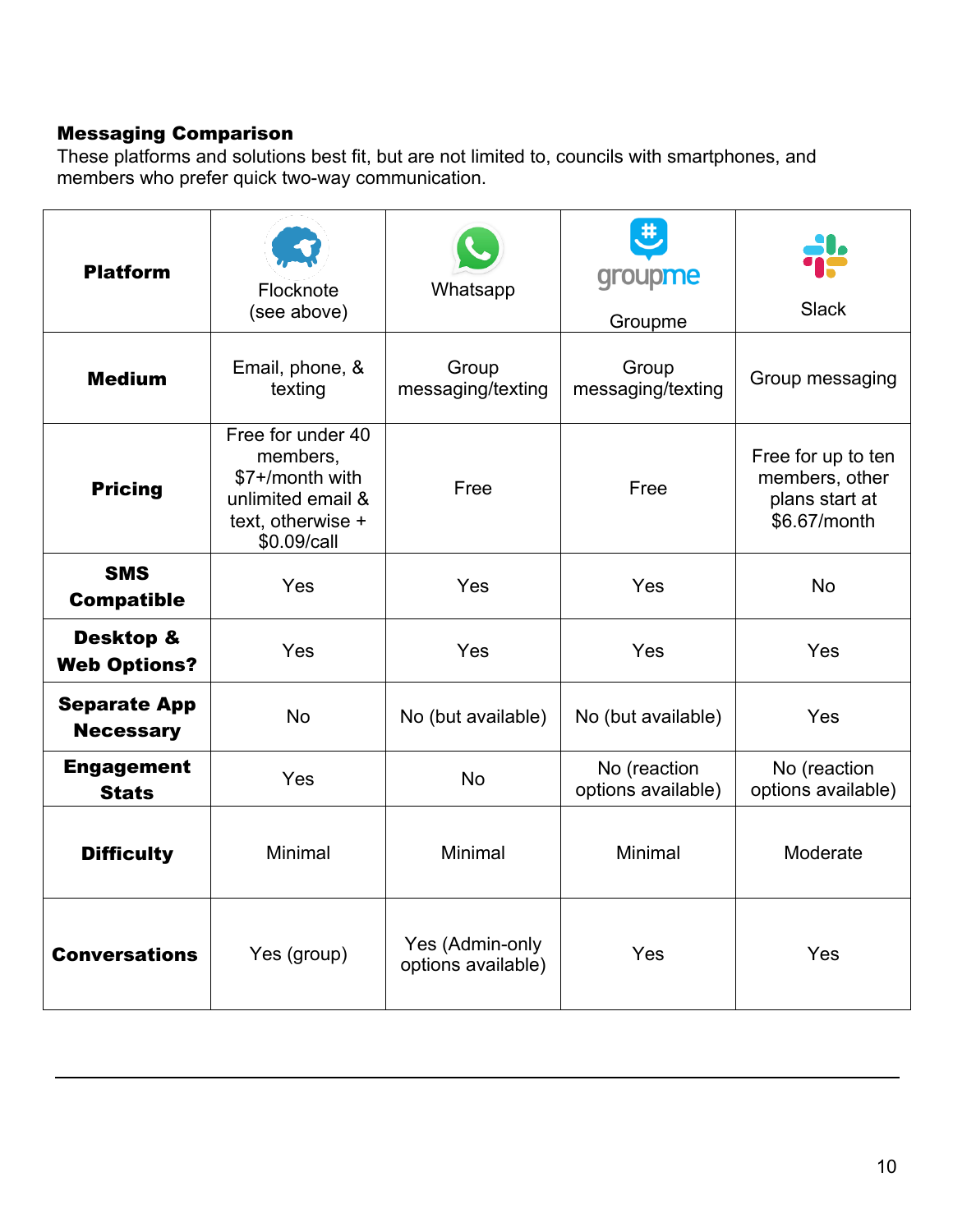### **WhatsApp**

- 1. On your iPhone, iPad, smartphone, or tablet, visit your App Store
- 2. Search "WhatsApp Messenger"
- 3. Download the app
- 4. Open the app
- 5. Click "Agree & Continue"
- 6. Click "Allow" to allow notifications from the app
- 7. Enter your phone number and click "Done" in the top right of the screen
- 8. Confirm your phone number by clicking "Yes"
- 9. You were texted a verification code. Enter that code to verify your account
- 10.Choose whether or not you would like to back up your WhatsApp chats to the cloud. If no, click "Skip" and then "Skip Restore". If yes, follow the prompts to set that up
- 11.Enter your name, first and last and click "Done"
- 12.Click "OK" to all WhatsApp to access your contacts
- 13.Now email your council membership asking them to download WhatsApp and create their account
- 14.You will need to put your officers / members into your phone as contacts in order to add them to your group
- 15.Start a New Chat by clicking the pen on paper icon in the top right
- 16.Click new group
- 17.Select your contacts you would like in the group i.e. Officers or all members
- 18.Name the Group
- 19.Message the group like you would a normal text message in the app. You are now in a texting group with the group you just created.

Privacy Information: https://www.whatsapp.com/privacy

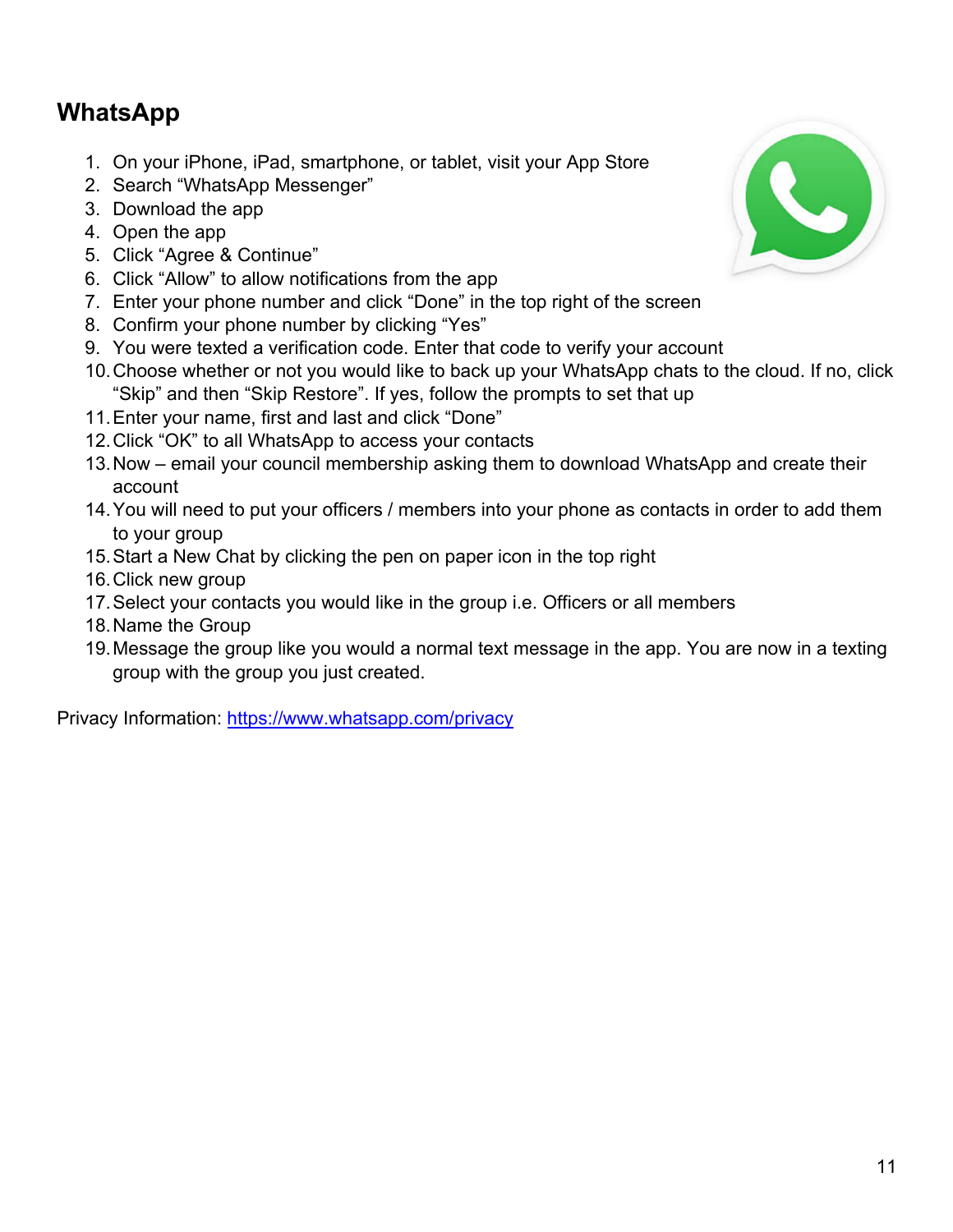### **GroupMe**

- 1. On your iPhone, iPad, smartphone, or tablet, visit your App Store
- 2. Search "GroupMe"
- 3. Download the app
- 4. Open the app
- 5. Click "Create an account"
- 6. Sign up with email, apple, or facebook and follow the prompts to enter name, password, and other information
- 7. Use your cell phone number to verify your account
- 8. Allow the app to sync to your contacts and send you notifications
- 9. Start a New Chat by clicking the pen on paper icon in the top right
- 10.Name your group i.e. KofC Council 987654 Officers or KofC Council 987654
- 11.If you click advanced, you can close the group so that only you can add or remove people. Do this if you wish
- 12.Add members from your contact list
- 13.Once the group is created, you will see a "Share Group" button. Click this button and then click email to email the group link to your membership.
- 14.Your membership will need to follow the above prompts to download the app and create an account.
- 15.Message the group like you would a normal text message in the app. You are now in a texting group with the group you just created.

Privacy Information: https://privacy.microsoft.com/en-us/privacystatement